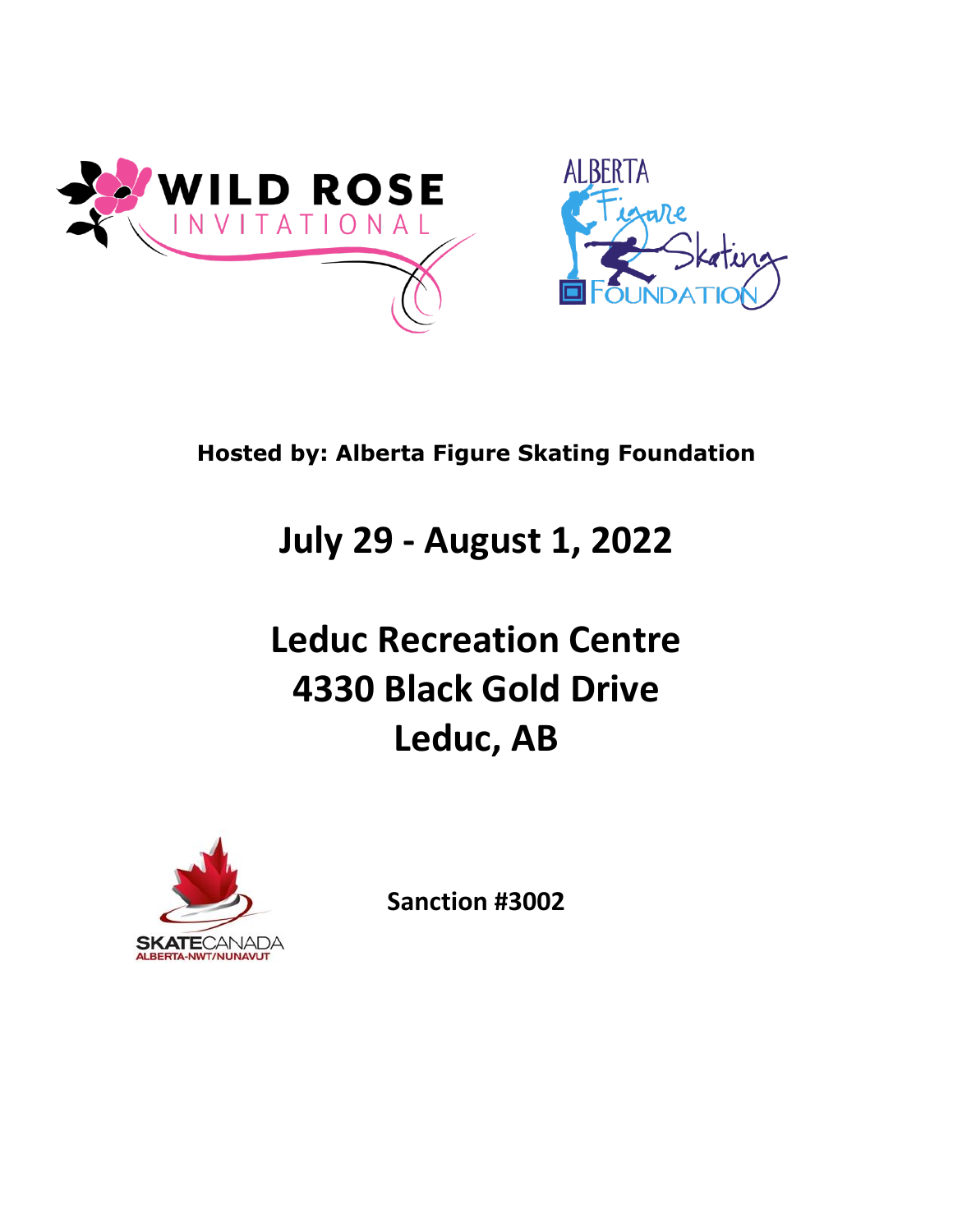## **HOST CLUB & EVENT INFORMATION**

| <b>Event Name</b>                                                                         | <b>2022 Wild Rose Invitational</b>       |                    |  |  |
|-------------------------------------------------------------------------------------------|------------------------------------------|--------------------|--|--|
|                                                                                           |                                          |                    |  |  |
| <b>Event Dates</b>                                                                        | July 29 - August 1, 2022                 |                    |  |  |
|                                                                                           |                                          |                    |  |  |
| <b>Host Club Name</b>                                                                     | <b>Alberta Figure Skating Foundation</b> |                    |  |  |
|                                                                                           |                                          |                    |  |  |
| <b>Competition Chair</b>                                                                  |                                          |                    |  |  |
| <b>NAME</b>                                                                               | Cindy Law                                |                    |  |  |
| <b>EMAIL / PHONE NUMBER</b>                                                               | cindy.muellerlaw@gmail.com               |                    |  |  |
|                                                                                           |                                          |                    |  |  |
| <b>Registration Chair</b>                                                                 |                                          |                    |  |  |
| <b>NAME</b>                                                                               | <b>Central Online Registration</b>       |                    |  |  |
| <b>EMAIL / PHONE NUMBER</b>                                                               | skateabreg@gmail.com                     |                    |  |  |
|                                                                                           |                                          |                    |  |  |
| <b>Technical Representative</b>                                                           |                                          |                    |  |  |
| <b>NAME</b>                                                                               | Deirdre Coburn                           | <b>Renee Tatro</b> |  |  |
| <b>EMAIL / PHONE NUMBER</b>                                                               | deirdre.coburn@gmail.com                 | rrath@ualberta.net |  |  |
| <b>Arena Details</b>                                                                      |                                          |                    |  |  |
| Name:                                                                                     | <b>Leduc Recreation Centre</b>           |                    |  |  |
| Address:                                                                                  |                                          |                    |  |  |
|                                                                                           | 4330 Black Gold Drive, Leduc, AB         |                    |  |  |
| Ice Surface Dimensions:                                                                   | 200' x 85'                               |                    |  |  |
|                                                                                           |                                          |                    |  |  |
| <b>Registration Times:</b> Registration begins 1 hour before the $1st$ event of each day. |                                          |                    |  |  |

**Accommodation Information – Hotel Information will posted on the Skate Canada: Alberta-NWT/Nunavut website when finalized**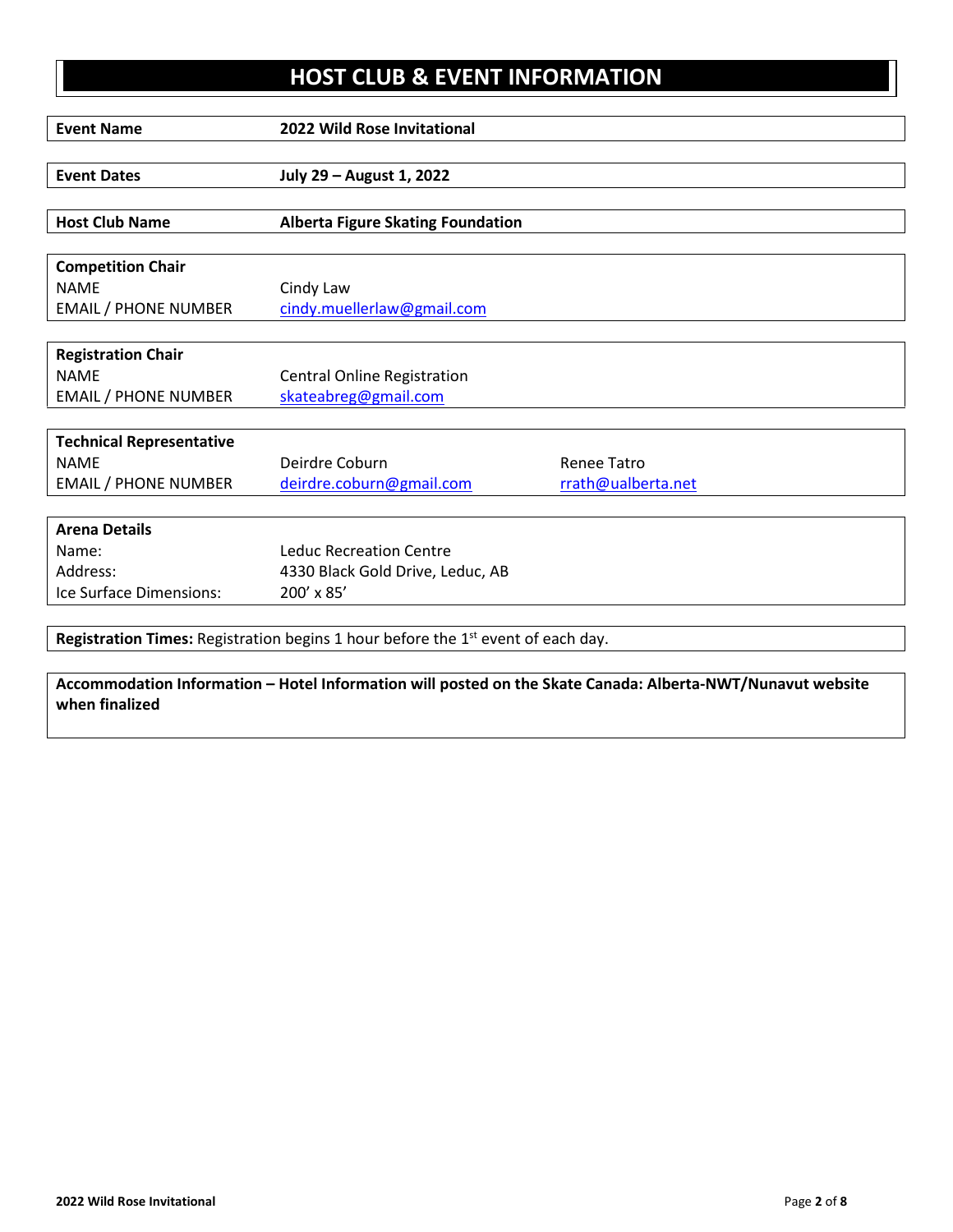### **GENERAL INFORMATION**

- 1. The Event is being held under the current rules of the Association Official Rulebook. The nature of the Event is defined in the Skate Canada Rule Book > Competitions. The Association reserves the right to alter the overall procedures to be followed during any part of the Event, if such alteration is considered to be in the best interest of the skaters or the Association. The Technical Representative, Chief Referee, or Senior Referee present will be the agent of the Association in such an instance.
- 2. **CATEGORIES:** The following Categories are to be held:
	- Men and Women Pre-Juvenile U11 Competitive Singles Freeskate
	- Men and Women Pre-Juvenile U13 Competitive Singles Freeskate
	- Men and Women Juvenile U12 Competitive Singles Freeskate
	- Men and Women Juvenile U14 Competitive Singles Freeskate
	- Men and Women Pre-Novice Competitive Combined Singles
	- Men and Women Novice Competitive Combined Singles
	- Men and Women Junior Competitive Combined Singles
	- Men and Women Senior Competitive Combined Singles
	- Pre-Juvenile Competitive Dance Baby Blues & Swing Dance
	- Juvenile Competitive Combined Dance Fiesta Tango & Foxtrot
	- Pre-Novice Competitive Combined Dance Rocker Foxtrot & Killian
	- Novice Competitive Combined Dance Paso Doble & Viennese Waltz
	- Junior Competitive Combined Dance
	- Senior Competitive Combined Dance
	- Juvenile Competitive Pairs Freeskate
	- Pre-Novice Competitive Combined Pairs
	- Novice Competitive Combined Pairs
	- Junior Competitive Combined Pairs
	- Senior Competitive Combined Pairs
	- STAR 4: U10, U13, 13 & Over
	- STAR 5: U10, U13, 13 & Over
	- STAR 6
	- STAR 7
	- STAR 8
	- STAR<sub>9</sub>
	- **STAR 10**
	- Gold Freeskate

#### **ALL CATEGORIES MUST FOLLOW THE SKATE CANADA 2022-2023 WELL BALANCED PROGRAM CRITERIA AS POSTED ON THE SKATE CANADA INFO CENTRE A[T www.info.skatecanada.ca](http://www.info.skatecanada.ca/)**

**STAR:**

2022-2023 [STAR Competition Program Requirements](https://info.skatecanada.ca/index.php/en-ca/rules-of-sport/265-star-competition-program-requirements.html) **Competitive:** 2022-2023 [Competition Program Requirements](https://info.skatecanada.ca/index.php/en-ca/rules-of-sport/261-competitive-competition-program-requirements.html)

3. **ENTRY FEES:**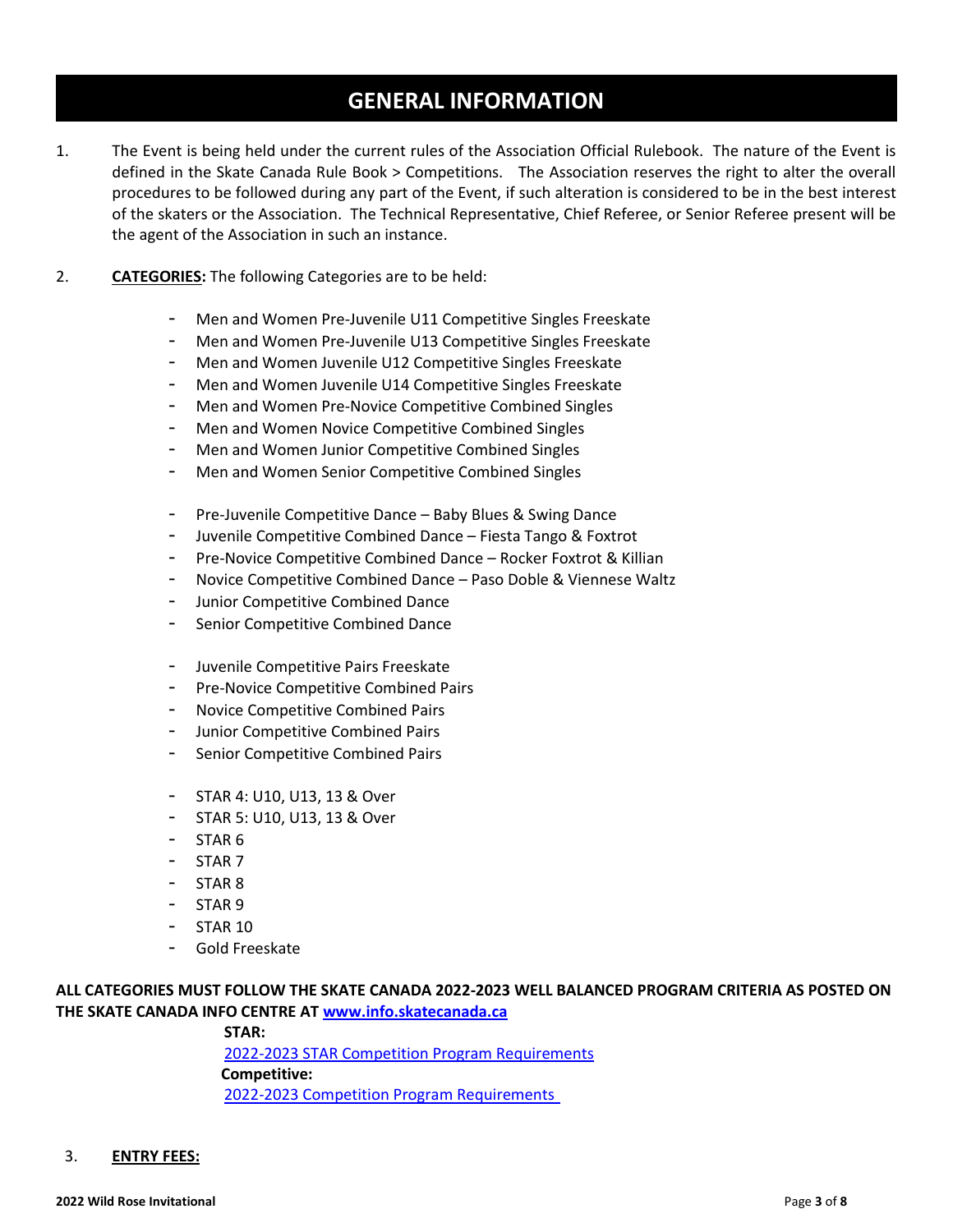| <b>Events Offered</b>                                       | <b>Fees</b>      |  |
|-------------------------------------------------------------|------------------|--|
| STAR 4-10, Gold Freeskate, Pre-Juvenile, Juvenile Freeskate | \$135 per skater |  |
| Pre-Novice - Senior Competitive Singles - Combined Event    | \$280 per skater |  |
| Pre-Juvenile Dance (pattern dances)                         | \$135 per team   |  |
| Juvenile - Senior Competitive Dance - Combined Event        | \$280 per team   |  |
| Juvenile Pairs Freeskate                                    | \$135 per team   |  |
| Pre-Novice - Senior Competitive Pairs - Combined Event      | \$280 per team   |  |

- 4. **PRACTICE ICE**: Practice ice will be available to purchase after registration closes and the event schedule is posted. The cost for practice ice will be communicated to all participants once the practice ice registration is open. NO music will be played during practice sessions. **Note that practice sessions may not be on your competition ice surface.**
- 5. **SCHEDULE OF PRACTICE TIMES AND EVENT SCHEDULE:** A schedule will be posted on the Section website [www.skateabnwtnun.ca.](http://www.skateabnwtnun.ca/)
- 6. **ENTRIES**: Entrants in Events shall be:
	- a) Eligible persons as defined in Skate Canada Rule Book > Competitions > 2.1
	- b) Be Associate members in good standing of the Association.

**Restriction of Entries –** If necessary, entries will be capped at 700, with any additional entries being placed on a waitlist, to adhere to the Section guidelines for hours of competition. Due to the anticipated size of the competition, it will be difficult to stay within the specified guidelines.

**Skaters entering multiple events do so with the understanding that there may be conflicts that cannot be resolved.**

- **7. SKATING UP:** Skating up one level is permitted; however, skaters are permitted to enter only one level per category (i.e.: one freeskate event).
- **8. ASSESSMENTS AT COMPETITIONS**: Skaters wishing to apply to take a freeskate assessment at a competition must fill out the application form available on the Section website. Applications for assessments must be received by the closing date of entries. Please refer to the Section Technical Package to see which assessments are eligible.
- **9. CLOSING DATE OF ENTRIES**: All entries must be received no later than **June 16, 2022, 12:00pm (noon) MT**. It is the responsibility of the competitor to ensure that their entry is submitted through the online registration system by the closing date. All assessment requirements must be passed by the closing date of entries.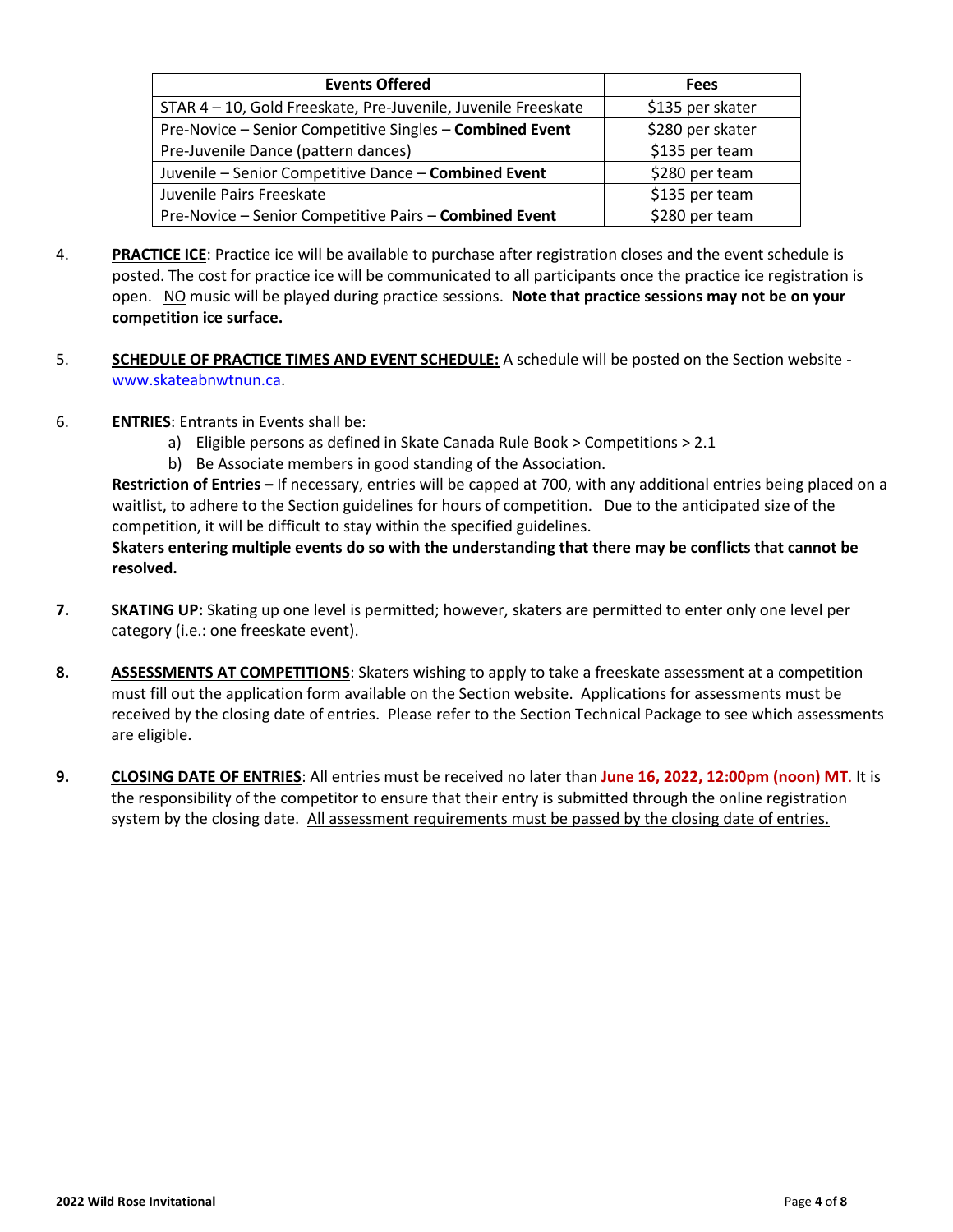- **10. LATE ENTRIES**: Late entries may be accepted at the discretion of the Technical Representative and if space permits in the event. Entries received after the deadline date will have a late entry fee of \$100 applied per entry. If the event has not reached capacity, late entries may be accepted up until **June 21, 2022, at 12:00pm (noon) MT**. No entries will be accepted after the late entry registration deadline.
- **11. REFUND OF ENTRY FEES:** Entry fees shall be refunded only if the event is not held or if the entry is withdrawn before the date of close of entries. There will be a **\$10.00** administration fee applied to all withdrawal refunds. **After the closing date of entries (June 16) there will be no refunds given for any reason, including medical pulls. No exceptions.**
- **12. MARKING SYSTEM:** STAR 4 will be judged as per the STAR Event Management Guide. All other events will be judged using the CPC marking system.
- **13. DRAW:** As per Skate Canada Competitions rule 3.2, the random draw will be used for subsequent starting order draws (where applicable).
- **14. MUSIC REGISTRATION:** Online music registration will require each skater or team to submit an mp3 file of their program music and the music time online at the time of their registration. Music files will not be kept so skaters **and teams will be required to submit their music for each individual competition. Each skater or team will be** required to carry a copy of their music on CD and have it available at rink-side as backup. Cell phones, iPods, and other personal devices will not be accepted. If there have been changes to the music after submission during the online registration, the updated music file must be uploaded by **July 21, 2022.** New music can be uploaded through your Uplifter account.

Information regarding the requirements and standards for music are listed in the Section Technical Package as posted on the Section's website: [www.skateabnwtnun.ca.](http://www.skateabnwtnun.ca/) Competitors are responsible for the recovery of their own music at the completion of the event.

- **15. ACCIDENTS**: The Association and Committee of the Host Club undertake no responsibility for damages or injuries suffered by the skater. As a condition of and in consideration of their entries in this event, all competitors and their parents or guardians shall be deemed to agree to assume all risks or injuries to the competitor's person and property resulting from, or caused by, or connected with the conduct and management of the competitions. An agreement must also be deemed to release any and all claims they may have against the officials, the Association, the Host Club, and their officers. Entries shall be accepted only in accordance with these conditions.
- **16. ON-SITE REGISTRATION**: Skaters must register at least one hour prior to the start of their scheduled category or practice. Skaters must report to the Ice Captain one hour prior to their scheduled Category.
- **17. FLIGHT SYSTEM:** If the number of competitors in a category warrants it, a flight system will be used.
- **18. EVENT SPECIFICATIONS:** In normal circumstances, each category offered at the competition will be held for men and women separately. It is permissible for events that do not progress skaters on to a subsequent level of Interclub competition to combine events as follows:
	- (a) Combine two or more categories in the same event when each category has fewer than three entries.
	- (b) Combine two or more categories in the same event when one category has insufficient entries to hold the event;

The decision to combine categories is at the discretion of the Technical Representative with the input of the Host Committee.

Categories may be combined, due to low entries for either age categories (ie: U10, U13, 13O) or combined male/female events.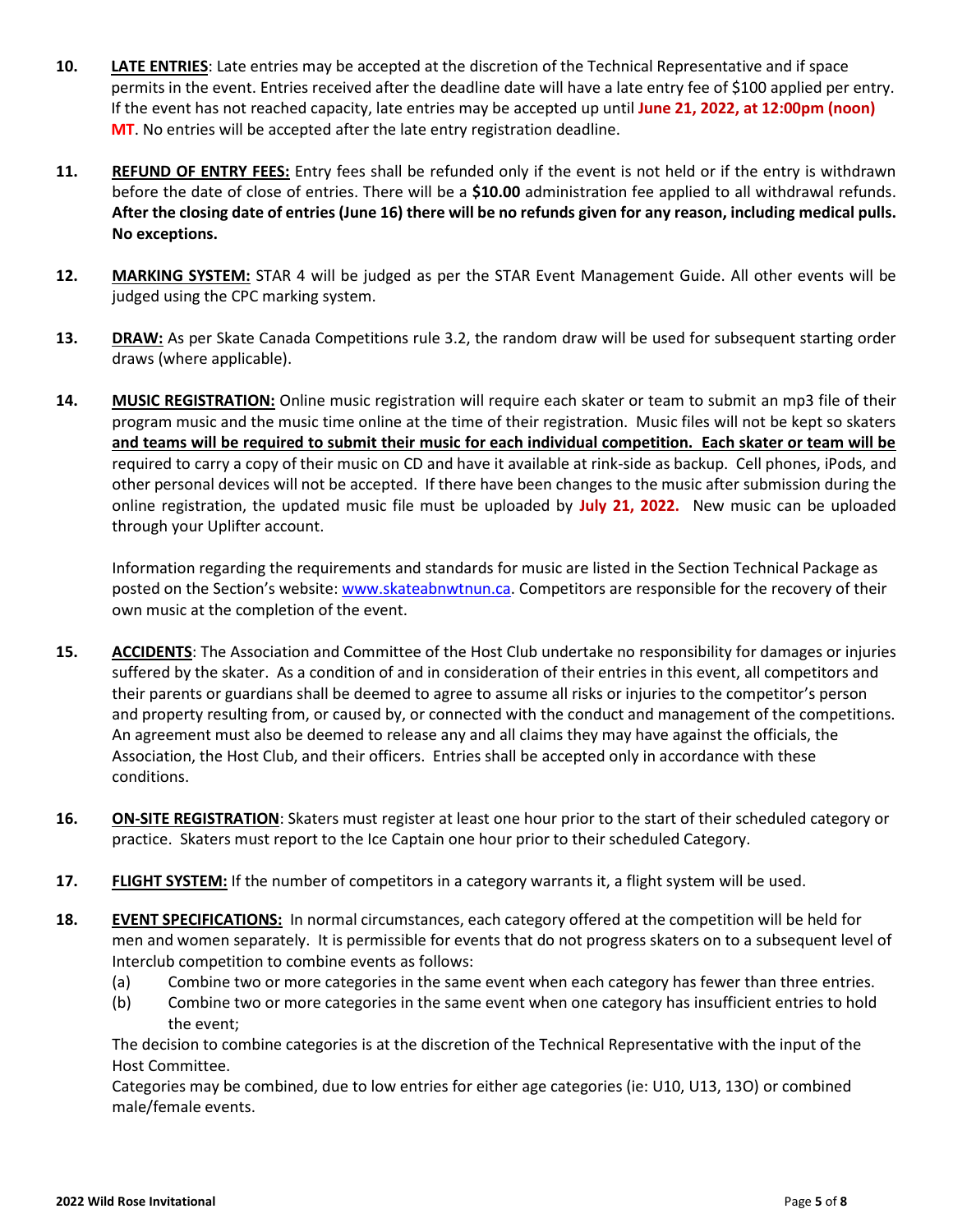- **19. CANCELLATION OF CATEGORIES:** The host club reserves the right to cancel categories in coordination with the Tech Rep.
- **20. START ORDERS/RESULTS/REPORT CARDS:** The start order/results and skater report cards will be posted on the Section website. Results and skater report cards will NOT be provided on-site at the event
- **21. COACH ACCREDITATION**: All coaches must be minimally NCCP Regional Coach In Training and carry proof of current membership within the Association and a valid First Aid certificate. Coaches will be required to register at the registration desk.

#### **A maximum of (1) one coach will be allowed at ice level as determined by the skater/team.**

- **22. WARM UP TIMES:** Skate Canada has standardized warm up times for all events. Refer to the Section Technical Package as posted on the Section's website: [www.skateabnwtnun.ca](http://www.skateabnwtnun.ca/) for all warmup times.
- **23. MEDAL PRESENTATIONS:** Medals will be presented at the competition. It is the responsibility of any skater receiving a medal to wear their skates and skating attire for the medal presentation
- **24. PICTURES & VIDEOS:** Persons wishing to take photographs of on ice performances are reminded that use of flash cameras is not permitted. The use of video cameras must be restricted to areas that do not hamper the skaters or officials. **NOTE:** You may only take pictures or videos of your own skater.
- **25. PROTEST POLICY:** Skate Canada Protest Policy for competitions using CPC will be followed. In addition, if there is an event using manual calculation where the results are not posted within one hour of the completion of the last event of the day, the protest must be made to the Event Referee within the first hour of the following day's competition. If the Event Referee is unavailable, the protest may be made to the Technical Representative or Chief Referee. **Protests are to be submitted through the online form on the Section website.**
- **26. LEADING EDGE SERIES:** The Section is proud to offer the Leading Edge Series to provide skaters an additional pathway of recognition for their accomplishments achieved throughout a skating season. All Alberta- NWT/Nunavut skaters that are entered into a Section competition are automatically entered into the Leading Edge Series. Visit the Section website for complete details about the Series.
- **27. SPECTATORS/PARENTS:** In support of Alberta's Health Care system during the ongoing pandemic, please be respectful of physical distancing and it is encouraged for a maximum of 2 spectators per skater attend.
- **28. SKATE CANADA WAIVER:** All participants (coaches, skaters, officials, and volunteers) are required to sign the Skate Canada Waiver for their participation in this event.

#### **REGISTRATION REQUIREMENTS:**

**REGISTRATION CHANGES:** After the registration deadline date, changes to entries will only be made by the Technical Representative. Confirm which event to register in with your coach before submitting your registration. No changes will be made after **July 21, 2022**.

**PROOF OF AGE:** For all categories, age shall be the age of the skater before **July 1, 2022**. You do not have to submit your proof of age document when registering. Please bring the skater's birth certificate to the competition so that it may be produced upon request. If you cannot produce proof of age when requested, the skater may be withdrawn from the event. It is your responsibility to ensure the skater is entered in the correct category according to Skate Canada's age and assessment requirements.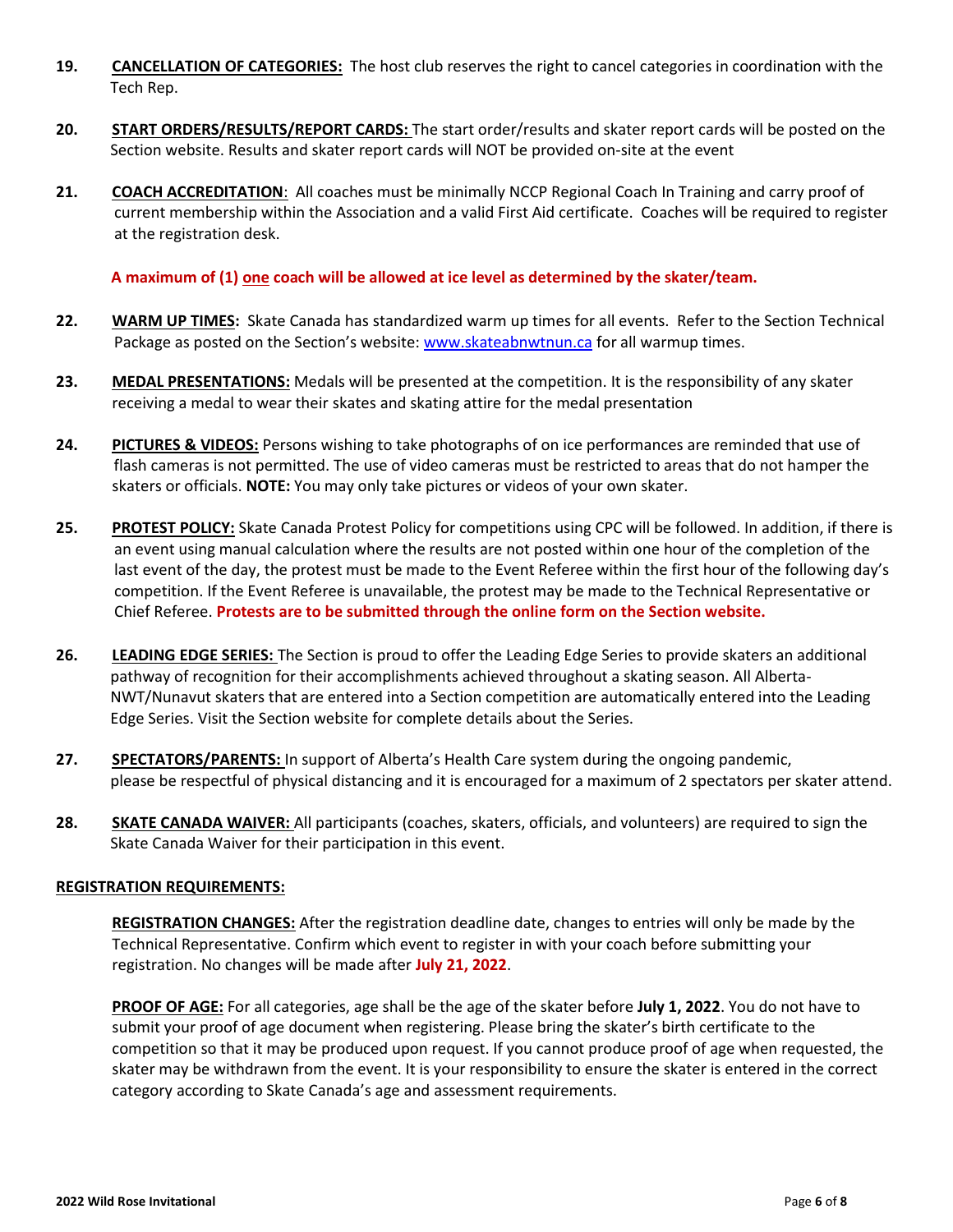**PLANNED PROGRAM SHEETS:** Planned Program Sheets are required for:

- STAR 5 & higher freeskate
- STAR short programs
- Competitive short and freeskate
- Competitive Dance rhythm dances and free dances
- Competitive Pair short and freeskate

**IMPORTANT** – Planned program sheets will NOT be transferred between categories. Ensure you have submitted a planned program for each category you have entered (ie: Juvenile and STAR 6 require different planned program submissions).

#### **PLEASE READ: Planned Program Sheet Submission Process**

**Deadline to submit planned program sheet: July 21, 2022, at 12:00pm (noon) MT.**

**Fee charged for not submitting:** There will be a \$20 fee for failing to submit Planned Program Sheets by **July 21, 2022, at 12:00pm (noon) MT.**

**How to submit planned program sheets:** Planned program sheets must be submitted once per season via Uplifter. Skaters will need to re-submit their planned program sheet in Uplifter if changes are made.

**Wild Rose is considered the first event of the 2022/2023 season. All skaters must submit their Planned Program Sheets for Wild Rose**

**Planned Program Sheets will NOT be accepted on site.**

#### **HOW TO REGISTER**

- All registrations must be completed using the Uplifter online registration form
- Refer to the [How to Register](https://skateabnwtnun.uplifterinc.com/pages/How-to-Register/) link on the Skate Alberta-NWT/Nunavut registration site for detailed instructions
- All payments must be paid online using a credit card at the time of registration

#### **REGISTER HERE**

#### **<https://skateabnwtnun.uplifterinc.com/>**

#### **Registration must be completed by June 16, 2022, at 12:00pm (noon) MT**

#### **SUBMIT PLANNED PROGRAM SHEET HERE**

**<https://skateabnwtnun.uplifterinc.com/>**

#### **Planned Program Sheets must be submitted by July 21, 2022, at 12:00pm (noon) MT**

*Planned programs will be submitted through Uplifter. See "How to Submit a Planned Program" link on the registration page for assistance in completing your planned program content sheet.*

#### **LIVE STREAMING/PHOTOGRAPHY**

The event may be photographed and/or live streamed. By virtue of your registration for the competition, you are consenting to being included in the live streaming/photography of this event that will help to train others and to promote skating in Canada. You release Skate Canada: Alberta-NWT/Nunavut, its officers, and employees, and each and all persons involved from any liability connected with the video & audio recordings. By attending and competing at the competition, you waive any right to inspect or approve any video or audio recordings taken by Skate Canada: Alberta-NWT/Nunavut.

All video recordings will be archived and posted to the Skate Canada: Alberta-NWT/Nunavut Daily Motion website. If you do not wish to have your skate photographed or live streamed, inform the Competition Chair of the event. We cannot guarantee that you will not be photographed or live streamed, but we will do our best to accommodate the request.